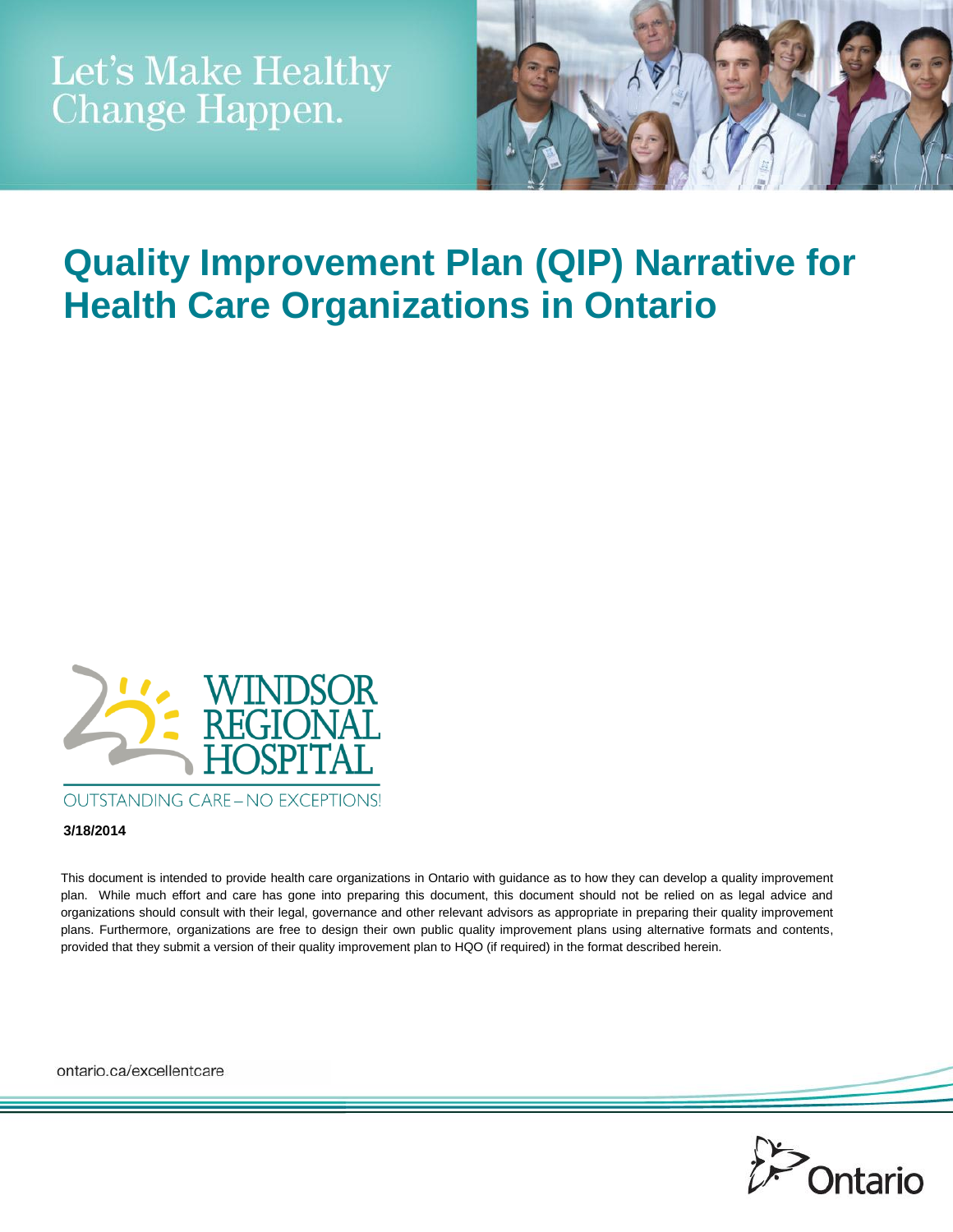#### **Overview**

Windsor Regional Hospital's (WRH) 2014/2015 Quality Improvement Plan (QIP) continues to build on the vision of *Outstanding Care…No Exceptions*! The QIP aligns with the Erie St. Clair Local Health Integrated Network (ESCLHIN) priorities, the Health Services Accountability Agreement (HSAA) with the Ministry of Health and Long Term Care, and the hospital's Strategic Plan (refreshed in 2012-2013). To Excel in Patient Safety and Quality is one of Windsor Regional Hospital's key strategic directions. The QIP is based on a comprehensive assessment of opportunities to improve quality and safety. It builds on the previous year's plan and reflects the overall mission to *deliver an outstanding care experience driven by a passionate commitment to excellence* and is at the core of many of our 14 Corporate Indicators.

Windsor Regional Hospital's 2014/2015 QIP reflects the recent major realignment of acute care services for Windsor Regional Hospital. The 2014 QIP sets aggressive targets with planned improvement initiatives to build on successful processes and best practices across our two acute care sites. In 2013/2014, the leadership and frontline staff are presenting at conferences across North America; leading the way in patient safety and quality. A few examples include: 3 poster presentations at the Institute for Healthcare Improvement (IHI) National Conference (December 2013): "Lean on Me - Practical Strategies for Improving Patient Satisfaction through Improved Emotional Support", "Starting the Week Off Right: Monday Morning Huddle to Improve Patient Safety," and, "Emergency Medical Paediatric Program (EMP): Timely Access to Specialized Paediatric Care". Our leadership will be presenting at the Ontario Nurses Association Provincial Coordinators Meeting (March 2014) on "Implementation of Electronic Professional Responsibility Complaints." In March 2014, the medicine redesign team will also present at the National Leadership Conference on "Blending Theory and Method for Groundbreaking Results". Finally, in April 2014, we will be presenting at the Accreditation Canada Conference, "The Just Culture: Coach, Console or Discipline"

The QIP also focusses on standardizing (where possible) process and practice across two acute care sites to allow for consistent and continuous improvement efforts that will provide outstanding care for our patients and their families. In October 2013, Windsor Regional Hospital embarked on a realignment of hospital services across Windsor's two large community acute care hospitals (Windsor Regional Hospital and Hotel Dieu Grace Hospital). On October 1<sup>st</sup>, 2013, the realignment of programs and services across acute care services meant that an interim operating model would be put in place to allow Windsor Regional Hospital's Metropolitan campus as well as the Ouellette Campus (formerly known as Hotel Dieu Grace Hospital) to be governed, operated and managed by Windsor Regional Hospital. At the same time, Hotel Dieu Grace Hospital moved to what was WRH's Tayfour Campus to assume the management, operations and governance of sub-acute services. The Tayfour campus was renamed Hotel Dieu Grace Healthcare. The interim operating model would be in place until the design and operation of Windsor Regional Hospital's new state-of-the-art acute care hospital was in place.

The objectives identified in this year's QIP support the tenets of the interim operating model for the two acute sites (Metropolitan and Ouellette), which make it possible to: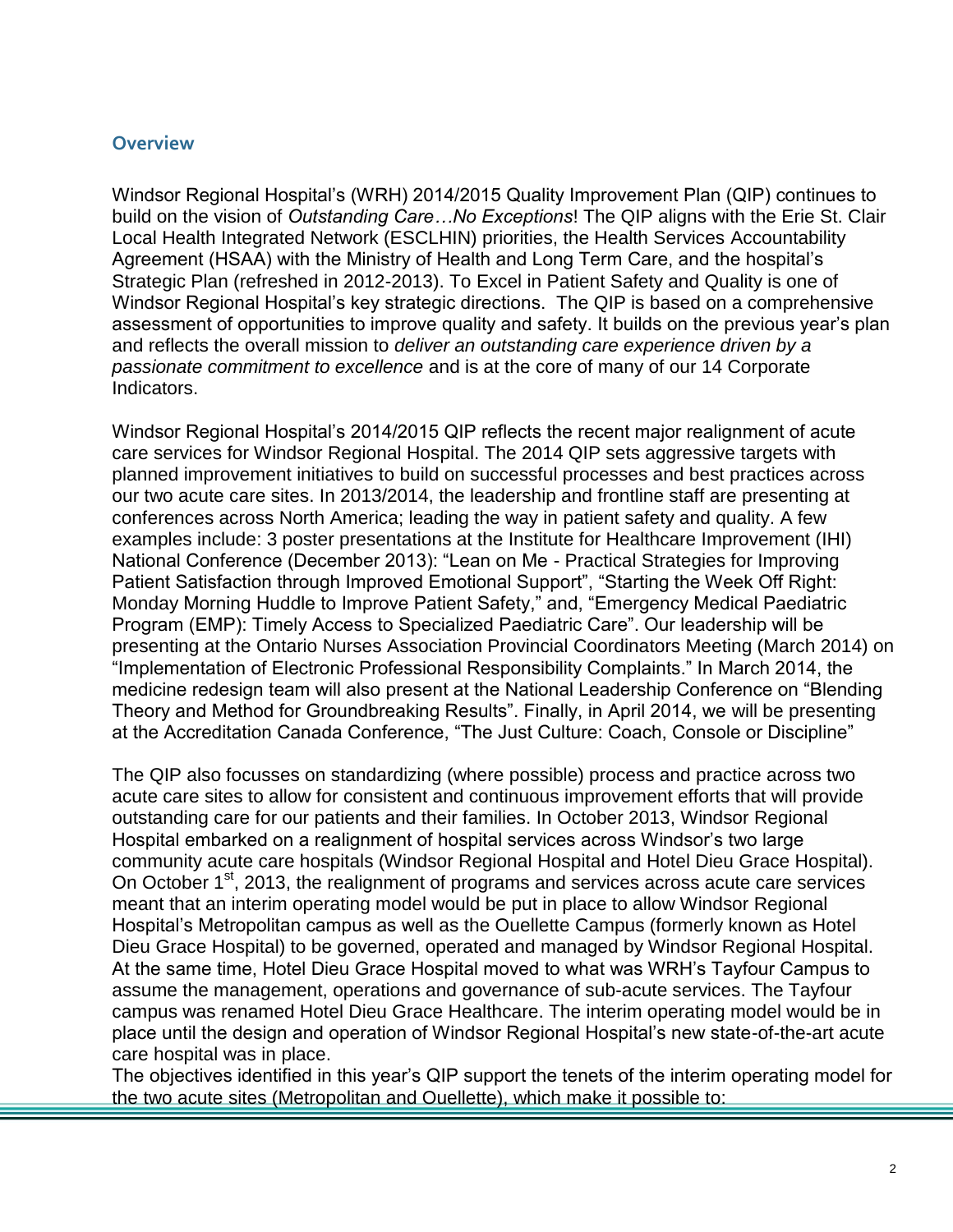- Optimize capacity and re-balance activity across both acute care sites;
- Adopt a consistent city-wide approach to patient quality and safety;
- Facilitate best practices and models of care and standardization of both clinical and non clinical processes and practices that have been shown to optimize the efficiency of acute care services;
- Explore operation efficiencies with a higher critical mass of activity;
- Explore opportunities for improved operating efficiency through economies of scale in administrative and support services;
- Improve coordination and consistency in service delivery:
- Establish a single professional (medical/dental/midwives) staff structure per hospital corporation;
- Establish a single unified professional staff, unified medical departments and a single Medical Advisory Committee (MAC) that will facilitate improved inter-site access to clinical consultation services and clinical technologies;
- Allow for the administration and professional staff to make day to day operational decisions and Boards to govern with the vision of the future;
- Commence the detailed planning required before the eventual move to a new single acute care site.

Furthermore, on February 28<sup>th</sup>, 2014, the Honorable Theresa Pirruzza, MPP, Windsor West and Minister of Children and Youth Services and Women's Issues announced approval for Windsor Regional Hospital to complete Stage 1 planning for the new acute care hospital. David Musyj, President and CEO of Windsor Regional Hospital and Co-chair of the Committee overseeing capital planning said, "This is the next big step in the capital planning process that will result in the design and operation of a new state of the art acute care hospital for our region".

The 2014/2015 QIP focuses on the 7 priority indicators identified by Health Quality Ontario (HQO) for acute care hospitals: Clostridium Difficile Infection (CDI); Medication Reconciliation at Admission; Hospital Total Margin; 90<sup>th</sup> percentile Emergency Department (ED) Length of Stay for Admitted Patients; Patient Satisfaction; % of Alternative Level of Care (ALC) days; and, 30-Day Readmission Rate to any Facility (Specific Case Mix Groups). We also focused on 7 additional indicators that we felt strongly needed to be included in the QIP to improve on progress to date, sustain improvement and standardize across the two acute sites. They include: Hand Hygiene Compliance; Ventilator Associated Pneumonia (VAP); Central Line Associated Blood Stream Infection (CLI); Physical Restraints in Mental Health; 5-Day in Hospital Mortality Following Major Surgery; Hospital Standardized Mortality Ratio (HSMR) and Falls with Injury. In this QIP, we operationalized the falls indicator so that it relates to acute care and is the rate of inpatient falls with injury per 1000 patient days. The Fall Prevention Program at the Metropolitan campus (recognized by the Mayo Clinic) has achieved a fall with injury rate of .07/1000 patient days since its launch 5 years ago. Our goal is to roll out the Fall Prevention Program at the Ouellette site and standardize process improvements to achieve similar improvements over time.

Whether these are priority or additional indicators, they are all transformational and measure important areas for quality improvement. Performance improvement across these indicators can be achieved by collaboration among sectors, support from the LHIN's Integrated Health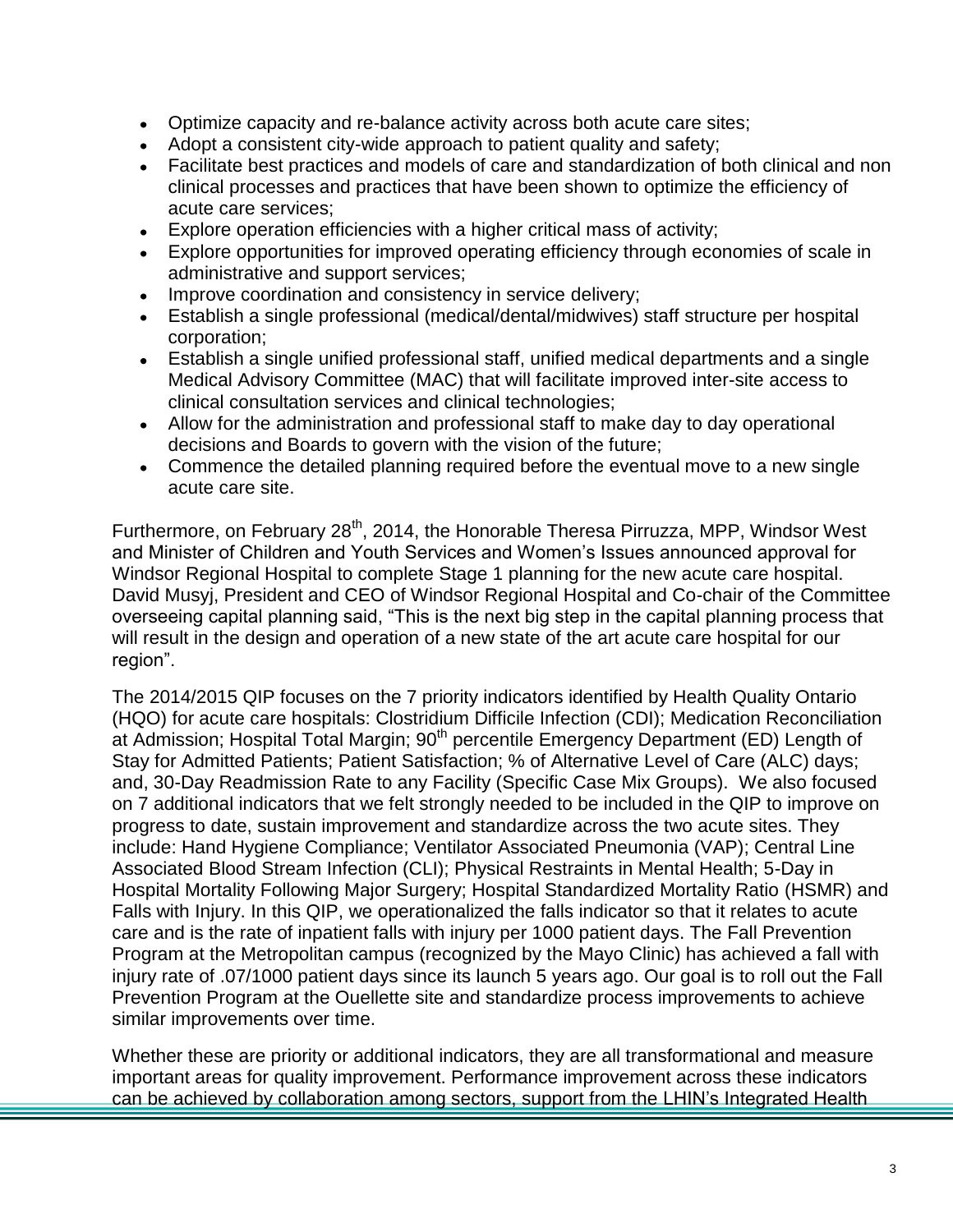Services Plan, research of best practices, consultation with our health care partners, review of our own data, and feedback from staff, patients, and families.

#### **Integration & Continuity of Care**

The realignment of programs and services across Windsor's two acute care hospitals and tertiary (sub-acute) services, provides the necessary first steps toward the future of a new single site state of the art acute care hospital - incorporated within an integrated healthcare system. Health care is delivered by various providers including primary care, acute care hospitals, tertiary or sub acute hospitals, long term care homes, public health and community health service providers. This realignment and integration of services will provide formalized connections to support coordinated and efficient care across the continuum for this region's residents. In this community, an unprecedented level of partnership will be required in order to create a complete system of care that is inter-connected and works for every patient. This realignment also supports government supported initiatives toward more community-based care which will change the future demands and requirements of acute health care service delivery.

Windsor Regional Hospital is a key partner and leader with its community partners and has established strong relationships with health care providers across the Erie St. Clair LHIN including; Community Care Access Center (CCAC), Emergency Medical Services (EMS), Schulich School of Medicine, the University of Windsor and St. Clair College, the Family Health Teams, Public Health, and Hotel Dieu Grace Healthcare, just to name a few. These partnerships are critical, especially when we are working toward creating more capacity in the hospital for patients who require acute care services. QIP indicators such as decreasing the percentage of ALC days and the 30 day readmission rate for selected CMG's allow for the development of common clinical pathways to create seamless transitions between hospital and community placements/services.

In addition, Windsor Regional Hospital is continuing to build on the strategic partnership developed with the Windsor Family Health Team, together, both organizations continue to work on initiatives to ensure a seamless transition of "unattached patients" (those without a family physician in the community) back to the community when they are discharged to avoid inpatient and ED readmission and to secure primary care team involvement. In July 2013, Windsor Regional Hospital opened a Short Stay Medical Unit (SSU); a 20 bed unit for unattached patients whose stay will be less than 72 hours. With patients transferred from the Emergency Department (ED) to the SSU in 90 minutes (from time patient is admitted to time patient is transferred to the unit), and discharged within 72 hours, the hospital saw a decrease in ED LOS for admitted patients, decline in ED holds in the Emergency Department, shorter lengths of stay (LOS) for admitted patients and improved patient satisfaction.

#### **Challenges, Risks & Mitigation Strategies**

The provision of healthcare can be challenging as a result of the increases in demand, level of acuity, human resources and financial pressures. To ensure success in delivering on our Quality Improvement Plan, we review real time data daily, weekly and monthly and using Root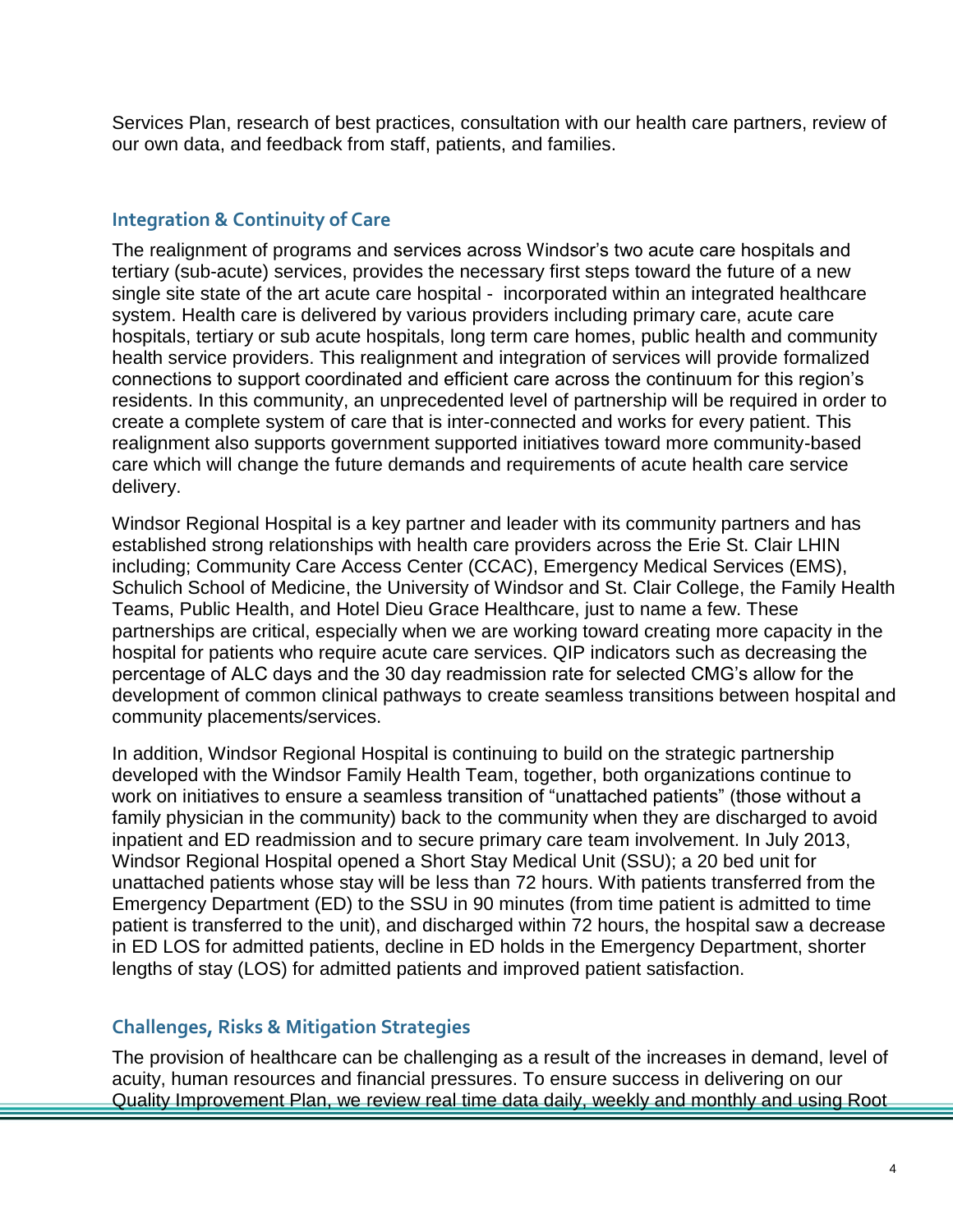Cause Analysis develop mitigation strategies, escalation planning which is based on a careful analysis of our key performance targets. Performance is monitored using a visual management tool that summarizes relevant indicators. The highest performers would be represented with a blue indicator and is equal to or outperforming the target, green indicators are approximately within 10% of the target, yellow indicators are approximately 20% of the target and red indicators are underperforming the target. Blue indicators that are stable and outperforming the target are characterized as maintaining. Should an indicator decline in performance, we expect a review of what is contributing to the performance drop. A green indicator that demonstrates a drop in performance means that an analysis is conducted and an action plan developed. If an indicator slips to yellow or red, a root cause analysis and review of performance with an appropriately detailed risk assessment and improvement plan to bring performance back in line.

Oversight for a remediation plan rests with the most accountable Executive Leader. If an indicator slips to red, Executive Leadership is provided with a detailed review and analysis, risk assessment and an in depth improvement and remediation plan with accountabilities assigned for delivering on the plan. The progress is monitored monthly or more frequently. Executive Leadership provides oversight for these improvement plans and they are reported directly to the Executive Committee. The Quality Committee of the Board receives a full briefing outlining key elements of the improvement plan and is provided with regular updates on the progress.

We recognize that some issues may be beyond our ability to prevent, predict or control. For example, unforeseen events such as an outbreak of an infectious disease might interfere with our ability to achieve our Corporate Quality Improvements. We do have strategies to address unforeseen events, but not all unforeseen events can be planned for and so we rely on our ability to respond effectively should those types of events occur.

The ability to successfully deliver on some of our key effectiveness initiatives such as ED performance and reducing ALC days requires a level of collaboration and partnership with shared objectives to ensure that we can make the system better for our patients. The lack of aligned policies, procedures and services that previously existed across the two acute care hospitals, now presents as a much needed opportunity for standardization and a system-wide approach as a result of realignment.

### **Information Management Systems**

The WRH Strategic Plan and QIP were developed to better understand and meet the needs of our patients, families, the community, as well as the stakeholders that directly play a role in healthcare. The QIP is a reflection of the challenges that exist in our health care system and our desire to make significant change. The imperative to maintain quality is reflected in the QIP. It also incorporates initiatives that adhere to both LHIN and Ministry priorities and plans. The plan includes commitments that are included in our accountability agreements and is the foundation of our signed agreement with the Erie St. Clair LHIN (H-SAA/M-SAA).

The Plan has been vetted through the various process improvement teams, the Medical Advisory Committee, the Quality of Care and Finance Committees and is recommended to the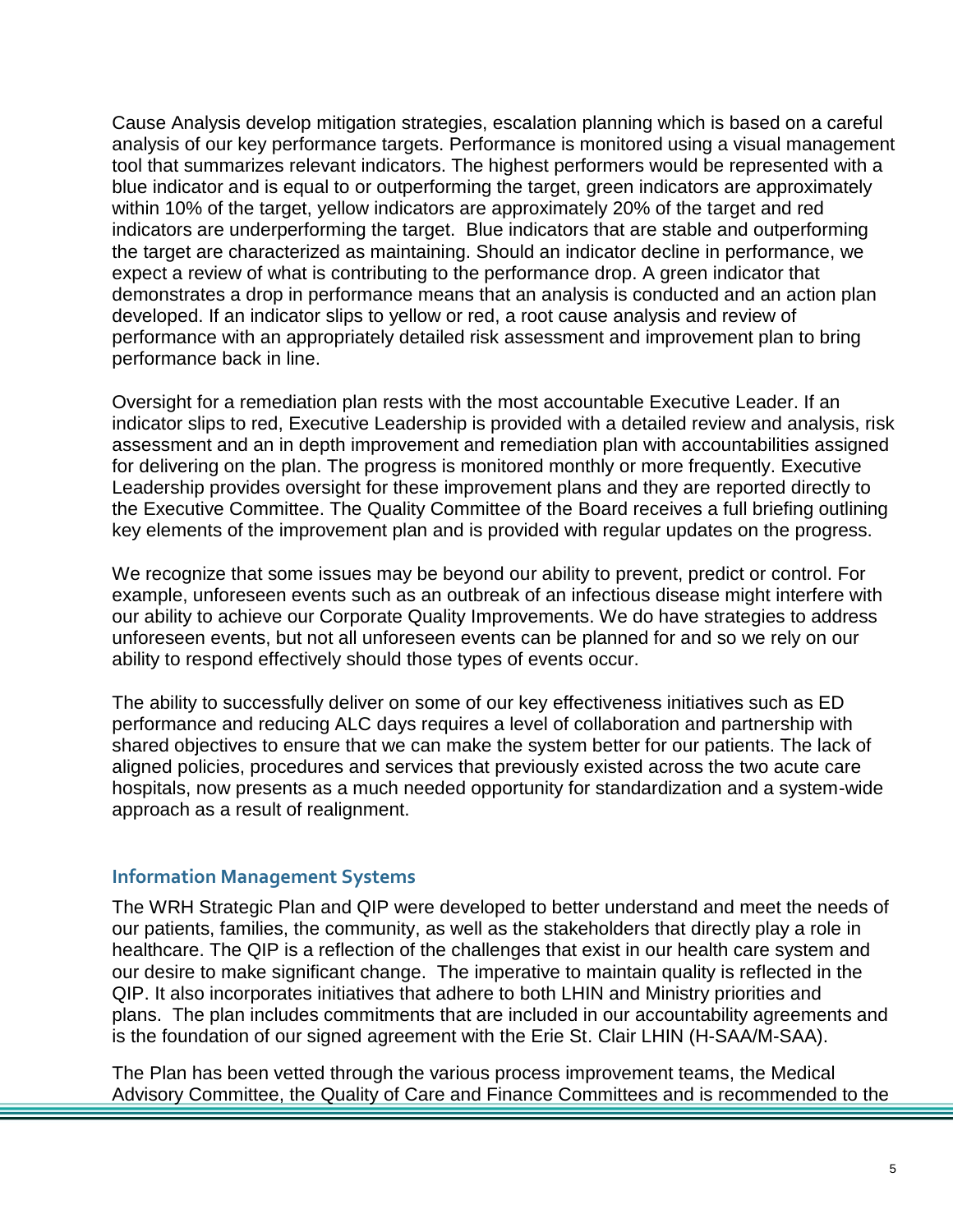Board of Directors for approval. The performance indicators to monitor the Plan are incorporated into the Board, Corporate, Program and Service Scorecards and are updated monthly. The Plan is submitted annually to the Health Quality Ontario and is publically posted by April 1 each year.

### **Engagement of Clinical Staff & Broader Leadership**

To ensure sharing of quality improvement goals and commitments, WRH has created and embedded several innovative strategies to ensure that we remain focused on our core corporate indicators and engage clinical staff and the broader leadership in leading the way with our patient safety and quality initiatives. Monday Morning Huddle (MMH) brings both clinical and non-clinical leadership together every week to review real time data (previous week's results) and make necessary changes to ensure goals are met. Clinical Red Green and Financial Red Green Meetings are held monthly with the leadership, executives and board representatives to examine the quality improvement process in more detail and to work collectively to develop action oriented plans. Every corporate process improvement initiative has a Vice President and Director Lead and is supported by management and front line staff; allowing important improvements to stay at the forefront. Clinical programs and services ensure continued alignment with the corporate strategy, regional and provincial priorities, the changing needs of the community, and current legislation. Strategic leadership retreats occur throughout the year and include the members of the Board of Directors, the Executive team, medical and program leadership to generate awareness of specific priorities and initiatives and respond to any challenges.

In addition, the Quality of Care Committee of the Board as well as the Medical Advisory Committee monitors, reviews, and provides feedback on the QIP and reports progress directly to the WRH Board of Directors.

## **Accountability Management**

The 2014/2015 QIP is once again linked to performance based compensation for all non-union staff, consistent with the Excellent Care for All Act. This linkage to performance establishes how leadership will be held accountable for achieving the targets set in the QIP. The performance based compensation allows all non-union staff to have an opportunity to earn up to a 2% bonus and the CNE, COS and CEO up to 5%.

To achieve system-level performance senior leaders and the board established solid performance measures and adopted specific aims that we committed to. We knew that as leaders, what we pay attention to would get the attention of the entire organization. 11 quality improvement indicators were selected, given a weighting and applied to both acute care sites. This plan was approved by the Board of Directors. In the first year (2011) of the QIP, performance based compensation resulted in the non-union staff achieving 60% of this bonus. This increased to 70% in 2012, even though several targets stretched beyond regional and provincial targets. In 2013, the compensation resulted in achieving 63% of the bonus, again with ambitious targets set.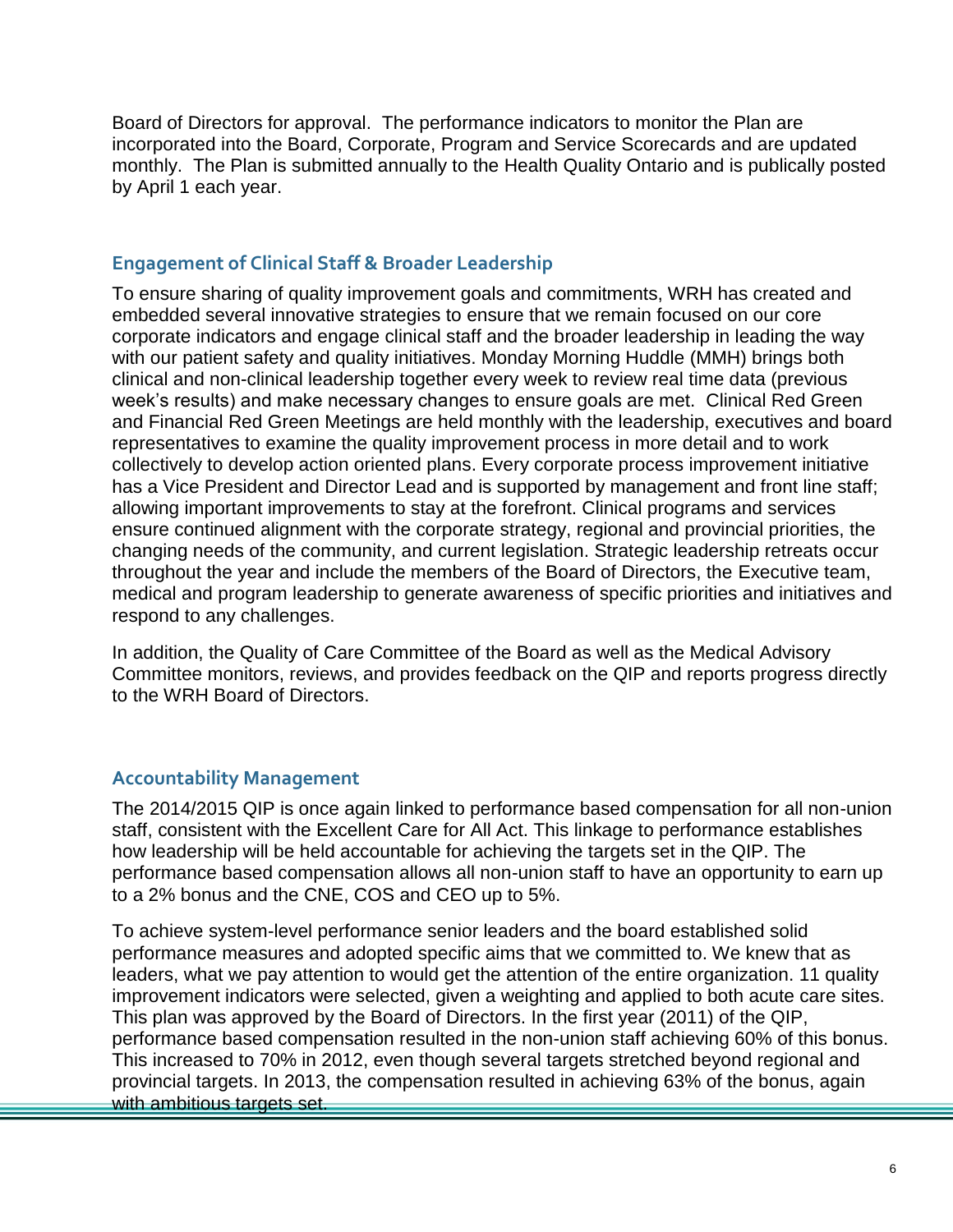### **Health System Funding Reform**

HSFR is a major change to how Ontario hospitals are funded and one component of the change involves Hospital Total Margin. Windsor Regional has implemented a number of improvement strategies that drive value and effectiveness in the provision of hospital care. The Hospital Standardized Mortality Ratio (HSMR), or the rate of preventable death (Metropolitan campus is 80 and Ouellette campus is 89) has improved year over year because of targeted initiatives that have advanced the quality of care. Other improvement strategies triggered by funding reform include: documenting and coding cases properly – an initiative led by Medical Quality Assurance and Health Records to review charts monthly using the acuity summary, structured discharge summary and physician/service deficiency report; controlling costs through financial monitoring at monthly leadership Red/Green meetings; and increase efficiency with financial benchmarking. In addition, the hospital has engaged experts in the field to review our clinical processes to ensure appropriate use of Operating Room (OR) time, Emergency Room admission rate, complication rates, Length of Stay benchmarking, critical care and end of life care, and avoidable hospitalizations. Quality Based Procedures (QBP) are reviewed and compared to benchmarks as part of the HSFR initiative. A QBP Steering Committee is focused on the QBP's and oversees the work of providing care within a target cost while meeting required quality outcomes. Reducing readmission rates for selected case mix group (including Chronic Obstructive Pulmonary Disease (COPD) and Congestive Heart Failure (CHF)), prompted the development of evidence based clinical pathways to reduce variation in care between care providers.

The reduction of ALC days is a QIP indicator that will help Windsor Regional Hospital mitigate the HSFR impact as process improvements can help patients transition to home, LTC or sub acute palliative, complex and rehabilitative care.